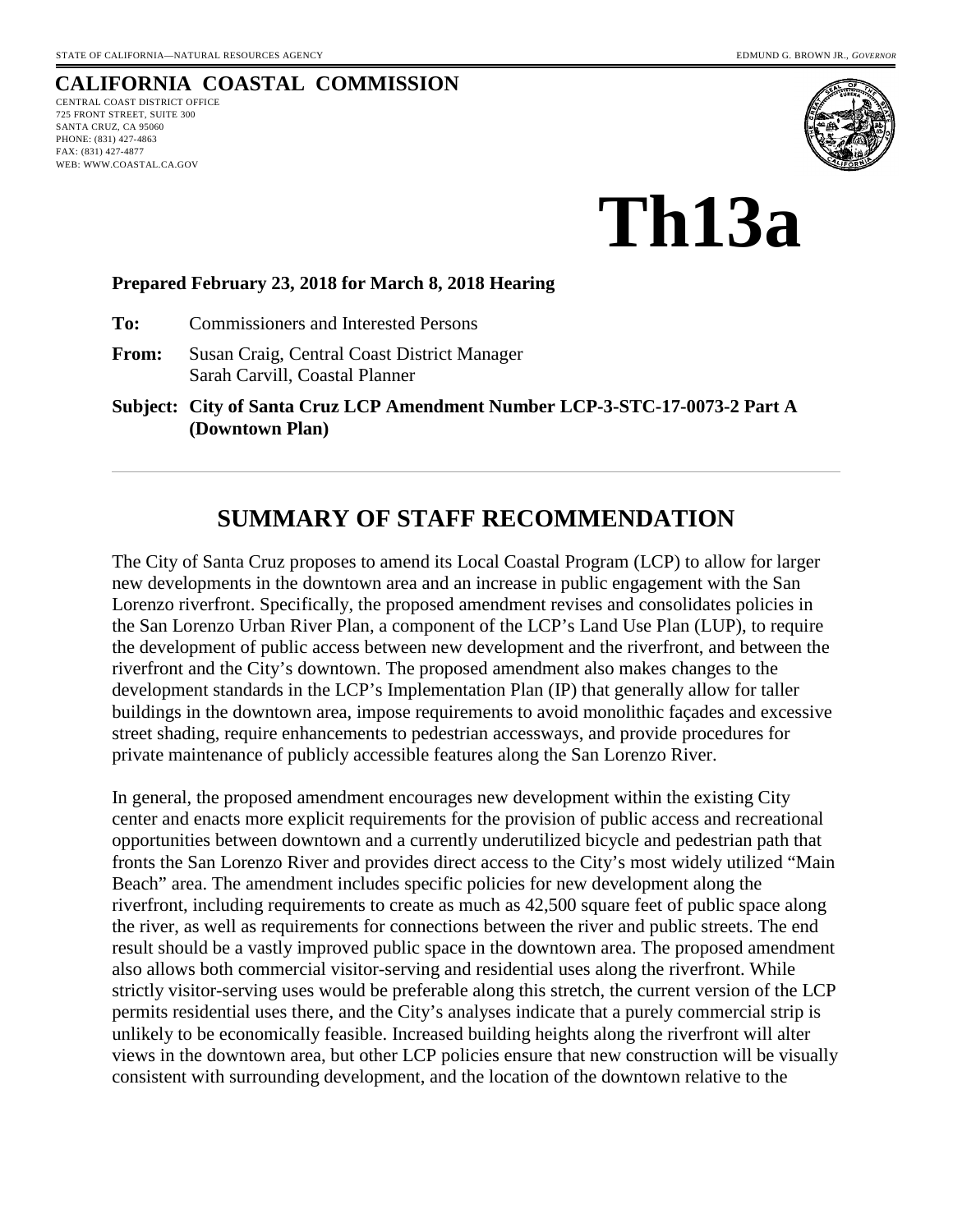coastline precludes impacts to views of scenic coastal areas, so the visual impact of increased building heights along the riverfront is not significant.

Overall, the proposed LCP amendment concentrates needed development in an appropriate place. It leverages the ability to build larger structures for design features that provide and enhance opportunities for public access and coastal recreation while avoiding significant adverse impacts to coastal resources. As such, the proposed IP changes can be found consistent with and adequate to carry out the certified LUP, and the proposed LUP changes can be found consistent with the Coastal Act. Staff recommends that the Commission approve the amendment as submitted. The motions and resolutions are found on page 4 below.

#### **Staff Note: LCP Amendment Action Deadline**

This proposed LCP amendment was filed as complete on January 26, 2018. The proposed amendment affects both the LCP's Land Use Plan (LUP) and Implementation Plan (IP), and the 90-day action deadline is April 26, 2018. (*See* Pub. Res. Code Sections 30513, 30514(b).)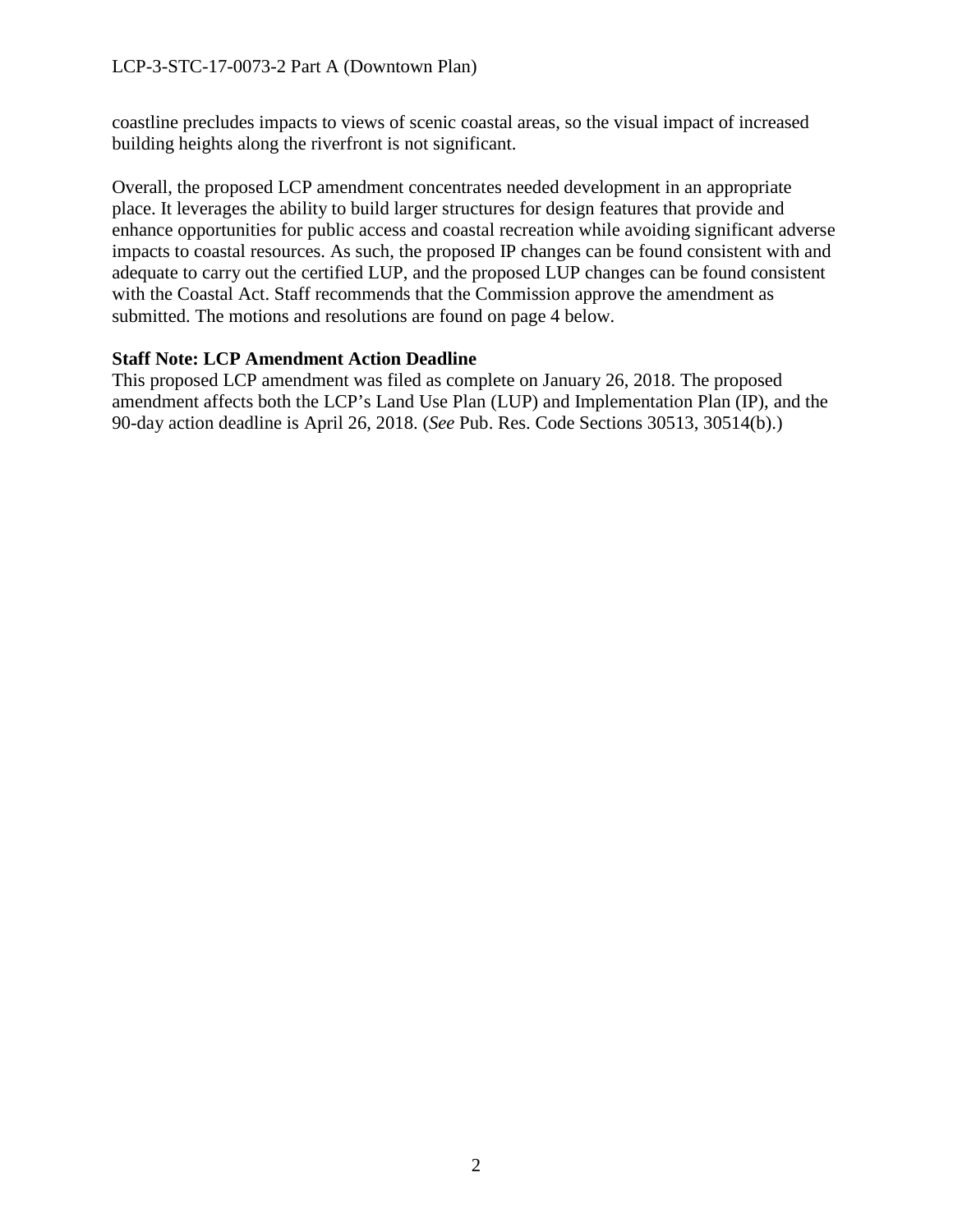# **TABLE OF CONTENTS**

# **[EXHIBITS](https://documents.coastal.ca.gov/reports/2018/3/th13a/th13a-3-2018-report.pdf)**

Exhibit 1: Proposed LUP Amendment

Exhibit 2a: Proposed IP Amendment – Downtown Plan Chapter 4

Exhibit 2b: Proposed IP Amendment – Implementation Plan Section 24.10.2340

Exhibit 3: Map of Downtown Districts

Exhibit 4: Proposed Development Standards Along Front Street/Riverfront Corridor

Exhibit 5: Map of Changes to Maximum Allowable Height

Exhibit 6: Summary of Front Street Riverfront Development Standards

Exhibit 7: Summary of Pacific Avenue Retail District Development Standards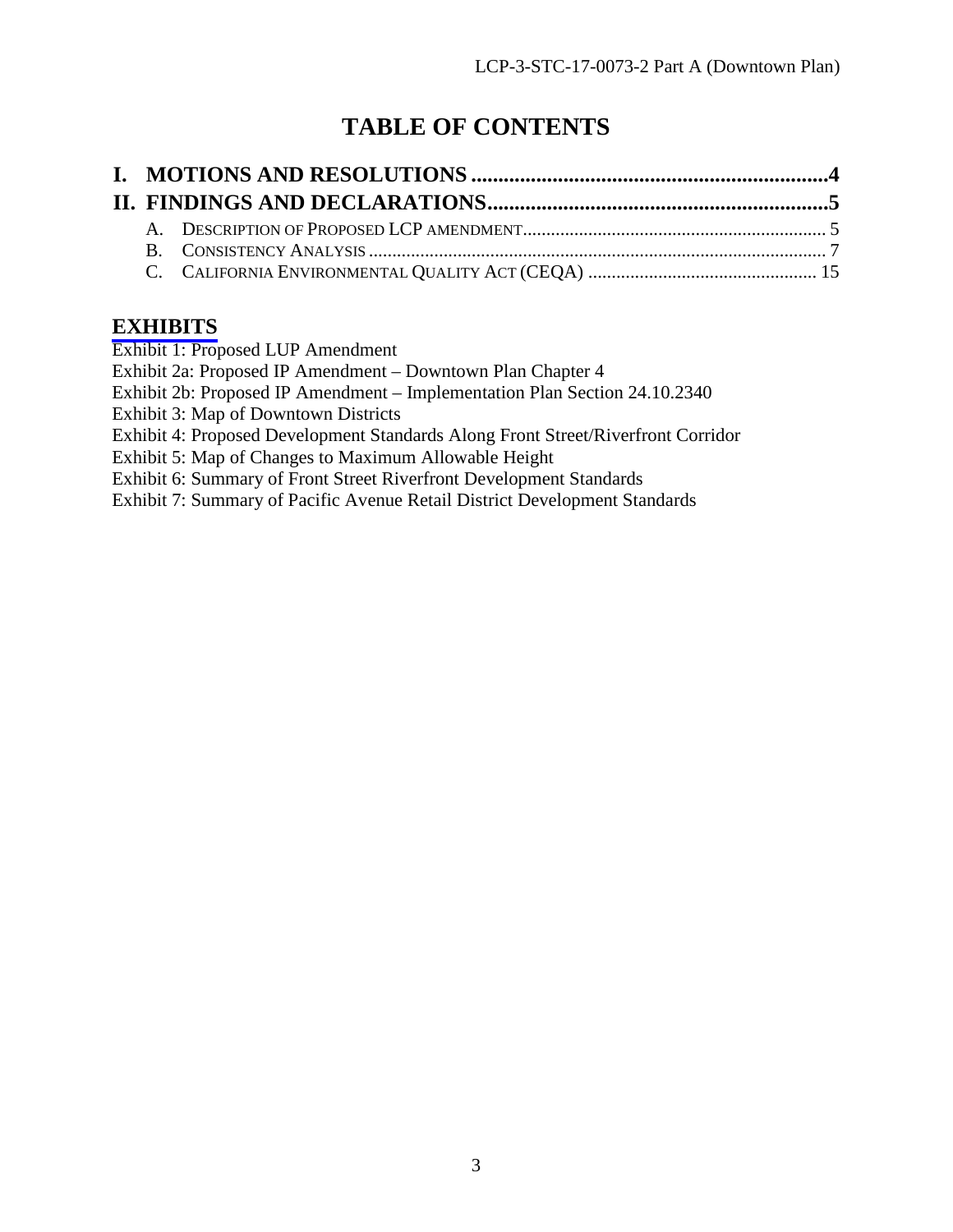# <span id="page-3-0"></span>**I. MOTIONS AND RESOLUTIONS**

Staff recommends that the Commission, after public hearing, approve the proposed LCP amendment as submitted. The Commission needs to make two motions, one on the LUP amendment and a second on the IP amendment, in order to act on this recommendation.

### **A. Certify the LUP Amendment As Submitted**

Staff recommends a **YES** vote on the motion below. Passage of the motion will result in the certification of the LUP amendment as submitted and adoption of the following resolution and findings. The motion to certify the LUP passes only upon an affirmative vote of the majority of the appointed Commissioners.

*Motion: I move that the Commission certify Land Use Plan Amendment LCP-3-STC-17- 0073-2-Part A as submitted by the City of Santa Cruz, and I recommend a yes vote.*

*Resolution: The Commission hereby certifies Land Use Plan Amendment LCP-3-STC-17- 0073-2-Part A as submitted by the City of Santa Cruz and adopts the findings set forth below on the grounds that the amendment conforms with the policies of Chapter 3 of the Coastal Act. Certification of the Land Use Plan amendment complies with the California Environmental Quality Act because either 1) feasible mitigation measures and/or alternatives have been incorporated to substantially lessen any significant adverse effects of the plan on the environment, or 2) there are no further feasible alternatives or mitigation measures that would substantially lessen any significant adverse impacts which the Land Use Plan Amendment may have on the environment.*

### **B. Certify the IP Amendment As Submitted**

Staff recommends a **NO** vote on the motion below. Failure of the motion will result in certification of the IP amendment as submitted and the adoption of the following resolution and findings. The motion passes only by an affirmative vote of a majority of the Commissioners present.

*Motion: I move that the Commission reject Implementation Plan Amendment Number LCP-3-STC-17-0073-2-Part A as submitted by the City of Santa Cruz, and I recommend a no vote.*

*Resolution: The Commission hereby certifies Implementation Plan Amendment Number LCP-3-STC-17-0073-2-Part A as submitted by the City of Santa Cruz and adopts the findings set forth below on the grounds that the amendment is consistent with and adequate to carry out the certified Land Use Plan. Certification of the Implementation Plan amendment complies with the California Environmental Quality Act because either 1) feasible mitigation measures and/or alternatives have been incorporated to substantially lessen any significant adverse effects of the plan on the environment, or 2) there are no further feasible alternatives or mitigation measures which could substantially lessen any significant adverse impact which the Implementation Plan Amendment may have on the environment.*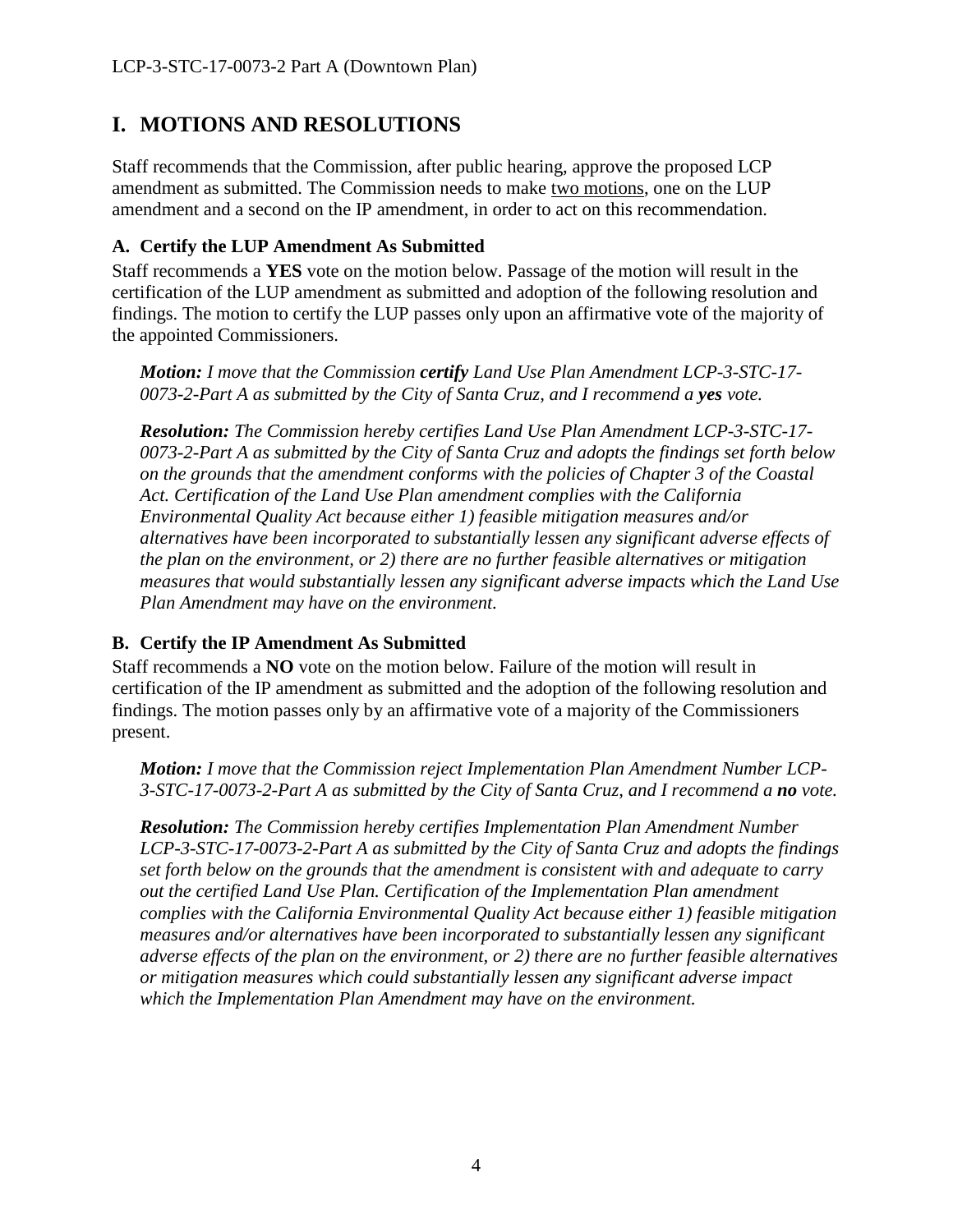# <span id="page-4-0"></span>**II. FINDINGS AND DECLARATIONS**

### <span id="page-4-1"></span>**A. DESCRIPTION OF PROPOSED LCP AMENDMENT**

The City is proposing changes to both the LCP's Land Use Plan (LUP) and Implementation Plan (IP) regarding land use policies, area plans, and zoning ordinances affecting two adjacent downtown districts: the Pacific Avenue Retail District and the Front Street/Riverfront Corridor [Exhibit 3]. The purpose of the amendments is to facilitate new development, particularly of housing units, in the southern portion of these districts and promote public use of the San Lorenzo Riverwalk. Generally, the amendments do this by allowing larger, taller structures supporting mixed uses and requiring new development to incorporate design features that connect the downtown area to the river.

The proposed LUP amendment affects the City's 2003 San Lorenzo Urban River Plan (SLURP), which consists of 124 goals and objectives that were adopted by the City as an Area Plan. In 2004, 81 SLURP policies relating to coastal resources were approved by the Commission for incorporation into the City's LUP. Among other functions, the SLURP establishes policies governing development along the Riverwalk, including the paved bicycle and pedestrian path situated on top of the San Lorenzo River levee that runs parallel to Front Street in downtown Santa Cruz and leads to Santa Cruz's popular "Main Beach" area and the Boardwalk amusement park. The proposed amendment consolidates nine LCP policies in the SLURP (as well as two non-LCP policies) into three policies that prioritize enhancing public use of the Riverwalk and connectivity between the Riverwalk and the City's downtown core [Exhibit 1]; the majority of LCP policies in the SLURP are not affected by the proposed amendment.

Generally, the proposed LUP changes remove policies that the City deemed vague, outdated, or overly specific and replaced them with clearer directives regarding the features that the City would like to see incorporated into new development on Front Street.

Specifically, the amendment deletes policies that:

- Designate "wooden roof truss buildings" along Front Street as architectural artifacts of a "working waterfront" and protect them from removal;
- Require maintenance of views from taller downtown buildings to the river, from the Riverwalk to mountains and ridges outside of town, and between Front Street and Beach Hill;
- Recommend building materials for Riverwalk-adjacent construction and design concepts for the Riverwalk and associated public space;
- Require parcel consolidations to provide public access to the Riverwalk from Front Street; and
- "Encourage" new development to incorporate design features that promote pedestrian traffic between Front Street and the Riverwalk.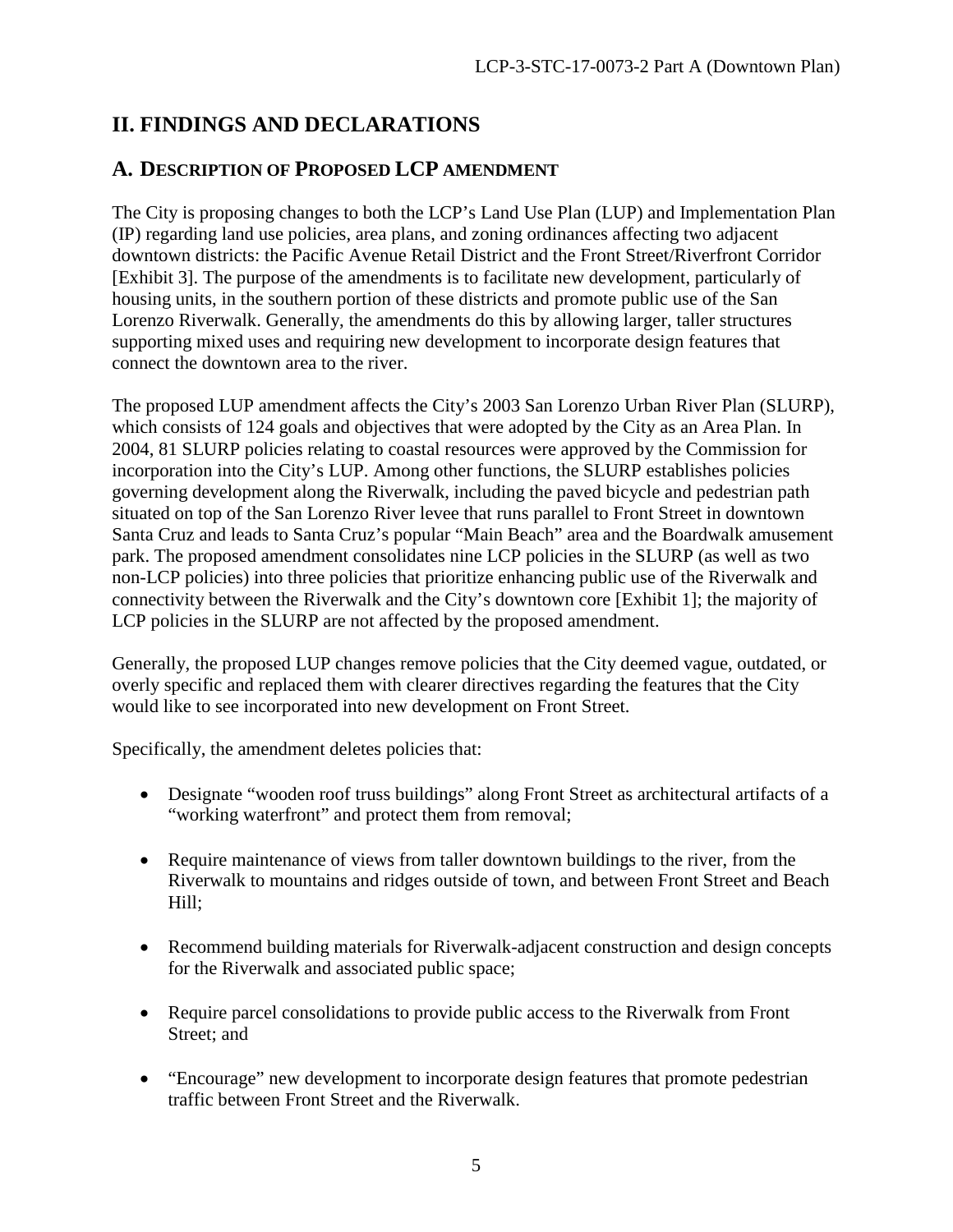These policies are replaced by language that requires the construction of public accessways along the Riverwalk. Specifically, the proposed amendment:

- Requires new development to incorporate pedestrian and/or bicycle connections between Front Street and the Riverwalk at appropriate locations, such as the points where Maple and Elm Streets would extend from their current termini on Front Street and Pacific Avenue (respectively);
- Requires new development on Front Street to fill the area between the private property line and the levee slope to roughly the height of the adjacent ground-level use [Exhibit 4]. This filled area will remain public property. The amendment permits adjacent private commercial and residential uses to develop amenities in the filled area (e.g., gardens, outdoor seating), but these will be physically accessible to the public in most cases, and any use that is not physically accessible will consistent of landscaping that will be viewable from the Riverwalk;<sup>[1](#page-5-0)</sup> and
- Requires new development along Front Street to provide direct physical access between new commercial and residential uses and the Riverwalk, and/or include other features that advance the resource enhancement and river engagement policies in the SLURP.

The IP component of the amendment includes changes to Chapter 4 of the Downtown Plan (formerly known as the Downtown Recovery Plan), which provides development standards, design guidelines, and other requirements for new construction in the downtown area [Exhibit 2a]. Chapter 4 is incorporated by reference into the development standards for the Central Business District zoning designation (IP Section 24.10.2301), which is an implementing section of the City's LCP. $2$ 

The Downtown Plan identifies four districts within the commercial core of the City, and Chapter 4 prescribes development standards for each district. The IP amendments include changes to the Pacific Avenue Retail District and Front Street/Riverfront Corridor standards only, and are largely meant to implement the corresponding LUP development standards described above. Key changes include:

• Increased maximum allowable building heights along Front Street between Soquel Drive and Laurel Street from 50 feet to 70 feet (east side of Front Street) or 85 feet (west side of Front Street); on the east side of Pacific Avenue between Cathcart Street and Laurel Street from 50 or 75 feet to 85 feet; on the west side of Pacific Avenue between Cathcart

<span id="page-5-0"></span> $\overline{a}$  $1$  The proposed amendment also maintains the existing requirement for a 10-foot setback area between the western edge of the Riverwalk and adjacent residential and commercial uses. This requirement is conserved for consistency with the City-wide Creeks and Wetlands Plan and in order to ensure that any lease agreement that does limit public access to the filled area does not extend to the edge of the Riverwalk. However, property lines for Front Street parcels are more than 10 feet from the Riverwalk, so the setback between the Riverwalk and any Front Street structure will exceed 10 feet in practice.

<span id="page-5-1"></span><sup>&</sup>lt;sup>2</sup> The City's changes to Chapter 4 also required modifications to Chapters 1, 2, and 3 of the Downtown Plan to achieve internal consistency, but these changes are not a component of the City's LCP.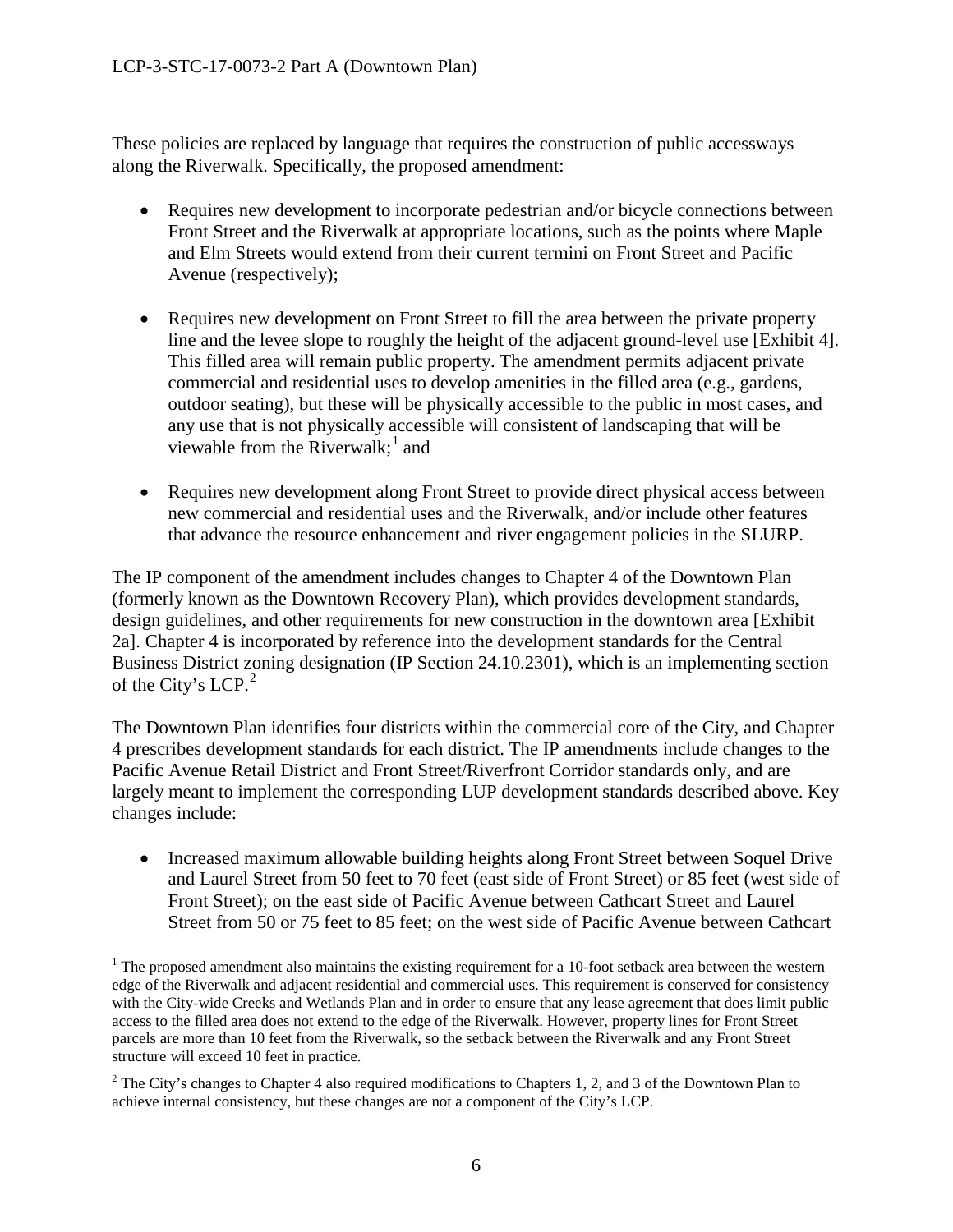Street and Elm Street from 60 feet to 70 feet; and on the west side of Pacific Avenue between Elm Street and Laurel Street from 50 feet to 75 feet [Exhibit 5];

- Replacing terraced step-back requirements for tall buildings with maximum percentage footprints at varying heights;
- Requiring new development to contribute to public passageways along the extensions of Elm and Maple Streets between Pacific Avenue and Front Street, and at or near the extensions of Elm, Maple, and Cathcart Streets between Front Street and the Riverwalk; and
- Requiring filling of the area between the levee slope and new development along Front Street.

For additional detail, summary tables comparing existing and proposed development standards in the two districts are included as Exhibits 6 and 7.

The IP amendment also includes changes that facilitate the public uses along the Riverwalk envisioned in the new LUP policies [Exhibit 2b]. IP Section 24.10.2340 currently provides Outdoor Extension Area procedures, which allow private property owners to lease public land adjacent to a business, most commonly for the purpose of providing sidewalk seating at a restaurant. This section has historically applied only to sidewalks along Pacific Avenue; the amendments would additionally allow development adjacent to the Riverwalk to utilize the City's license agreement process to provide publicly accessible uses such as outdoor seating and gardens on the public land between the Riverwalk and private properties on Front Street.<sup>[3](#page-6-1)</sup> Any application for an Outdoor Extension Area Permit within the Coastal Zone would require a Coastal Development Permit.

# <span id="page-6-0"></span>**B. CONSISTENCY ANALYSIS**

#### **Standard of Review**

The proposed amendment affects both the LUP and IP components of the City's LCP. The standard of review for LUP amendments is that they must conform with the policies in Chapter 3 of the Coastal Act. The standard of review for IP amendments is that they must be consistent with and adequate to carry out the policies of the certified LUP, as amended.

#### **LUP Consistency Analysis**

The proposed LUP amendment has implications for land use, public access and recreation, and visual resources in the San Lorenzo/Riverfront Corridor. Relevant Coastal Act policies concerning land use include:

<span id="page-6-1"></span> $\overline{a}$  $3$  The proposed IP amendment does not include explicit limits to the size of Outdoor Extension Areas in either area where they would be permitted, however applications for Riverwalk-adjacent extension area permits must submit a drawing showing the proposed extension area, its dimensions, its relationship to adjoining uses, all doorways and access points, the area thirty feet along the Riverwalk in either direction, and all other planned improvements, amenities, and features.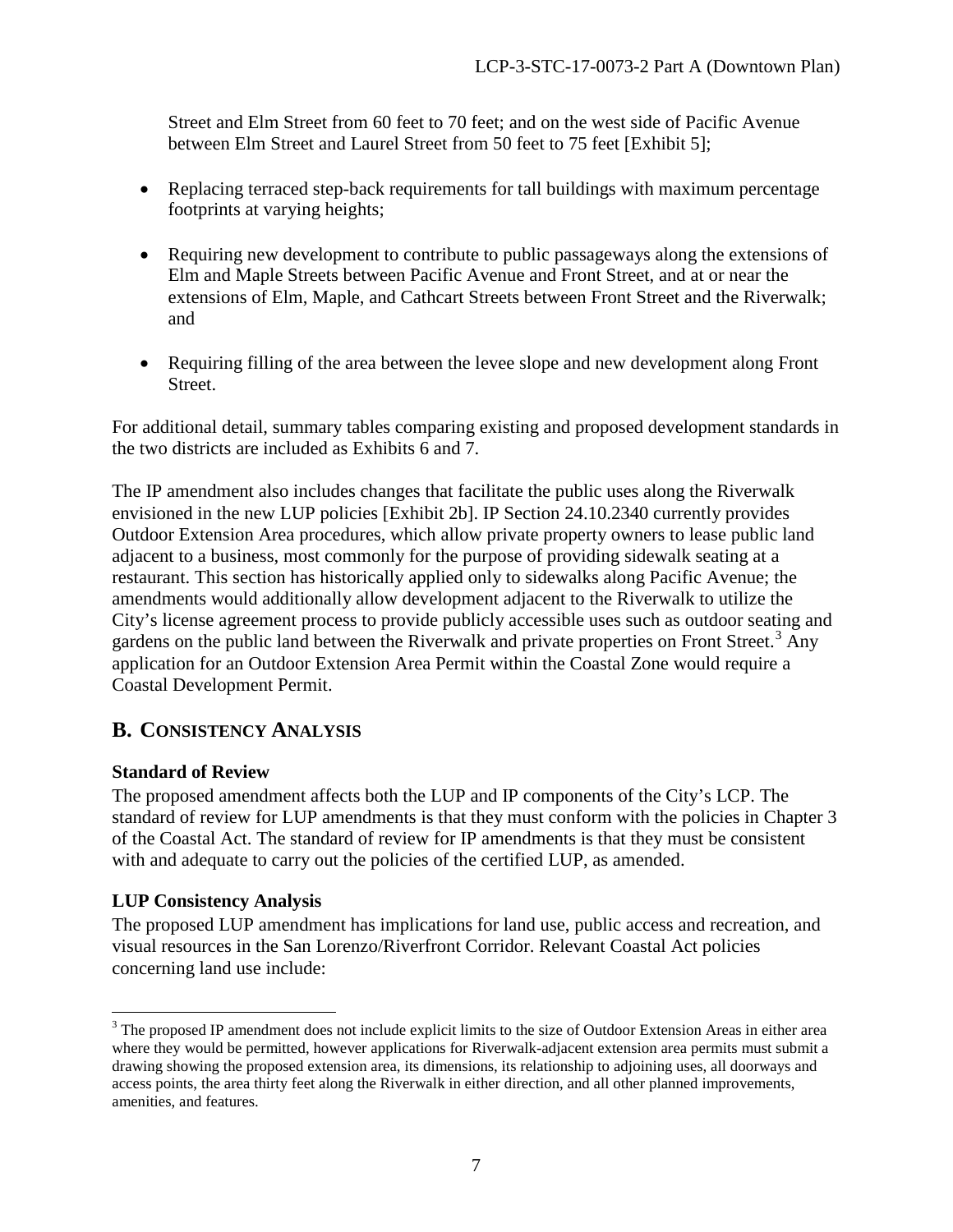*Section 30222. The use of private lands suitable for visitor-serving commercial recreational facilities designed to enhance public opportunities for coastal recreation shall have priority over private residential, general industrial, or general commercial development, but not over agriculture or coastal-dependent industry.* 

*Section 30250(a). New residential, commercial, or industrial development, except as otherwise provided in this division, shall be located within, contiguous with, or in close proximity to, existing developed areas able to accommodate it or, where such areas are not able to accommodate it, in other areas with adequate public services and where it will not have significant adverse effects, either individually or cumulatively, on coastal resources. In addition, land divisions, other than leases for agricultural uses, outside existing 37 developed areas shall be permitted only where 50 percent of the usable parcels in the area have been developed and the created parcels would be no smaller than the average size of surrounding parcels.* 

Additional relevant Coastal Act policies relating to public access and recreation include:

*Section 30213. Lower cost visitor and recreational facilities; encouragement and provision; overnight room rentals. Lower cost visitor and recreational facilities shall be protected, encouraged, and, where feasible, provided. Developments providing public recreational opportunities are preferred.* 

*Section 30223. Upland areas. Upland areas necessary to support coastal recreational uses shall be reserved for such uses, where feasible.* 

The Coastal Act also requires protection of scenic and visual qualities in coastal areas:

*Section 30251. The scenic and visual qualities of coastal areas shall be considered and protected as a resource of public importance. Permitted development shall be sited and designed to protect views to and along the ocean and scenic coastal areas, to minimize the alteration of natural land forms, to be visually compatible with the character of surrounding areas, and, where feasible, to restore and enhance visual quality in visually degraded areas. New development in highly scenic areas such as those designated in the California Coastline Preservation and Recreation Plan prepared by the Department of Parks and Recreation and by local government shall be subordinate to the character of its setting.*

### *Consistency Analysis*

As discussed above, the proposed LUP amendment affects the area between Front Street and the Riverwalk only. In general, the purpose of the proposed amendment is to activate this portion of downtown Santa Cruz by allowing for taller mixed-use buildings while strengthening policies that require new development to provide and enhance opportunities for public engagement with the Riverwalk.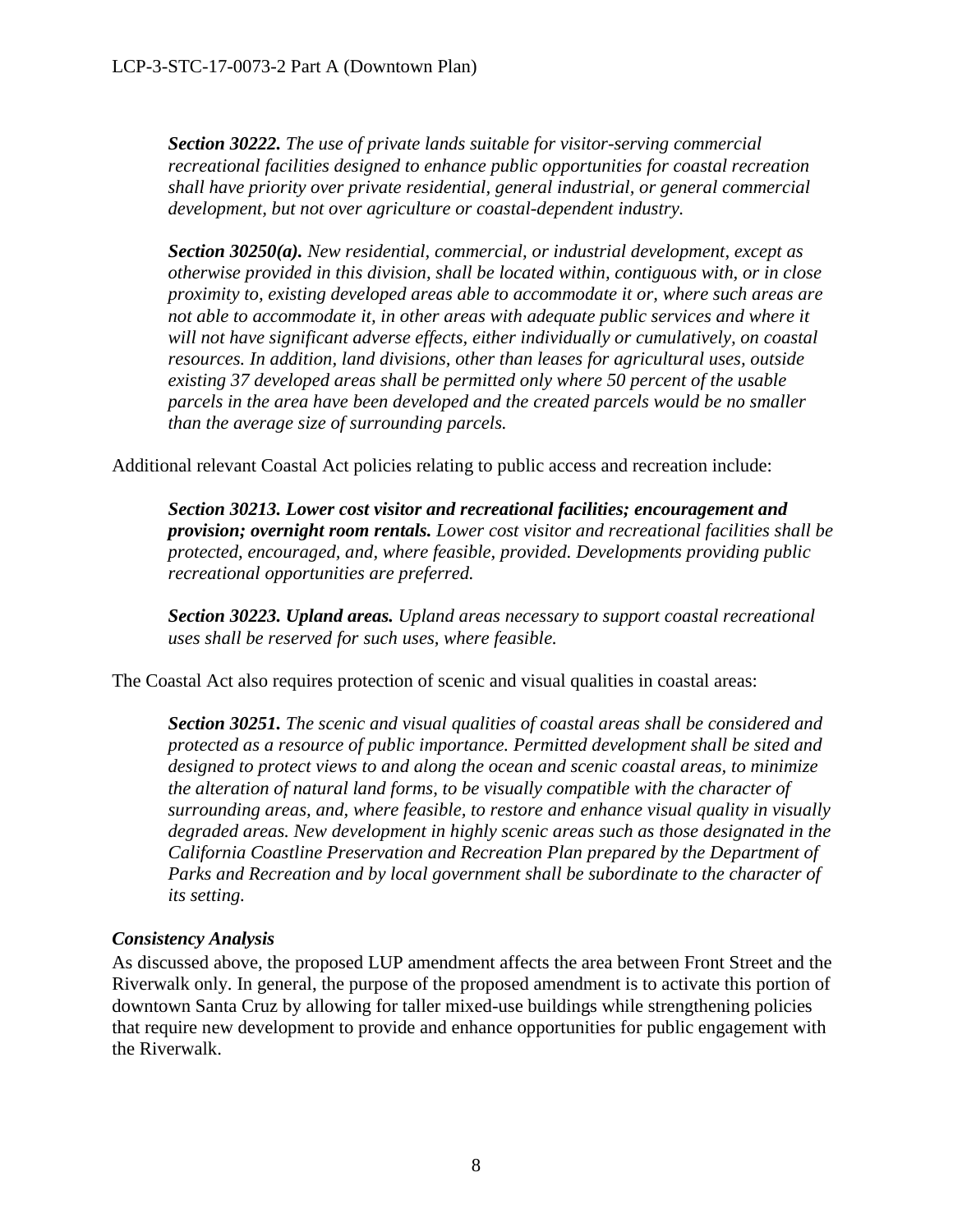The part of the Front Street corridor that is within the Coastal Zone is mostly developed with one- and two-story buildings constructed between the 1920s and the 1940s, and no significant redevelopment has occurred there since. While the existing structures provide unobstructed views between taller buildings along Pacific Avenue and the Riverwalk, all face Front Street and provide no connection, either physical or visual, between the uses within and along the west slope of the levee. Access from Front Street to the Riverwalk is provided by paved paths from two vacant lots that are currently used for public parking. South of downtown, the Riverwalk follows the San Lorenzo River past the Beach Flats neighborhood and terminates at the eastern end of Main Beach, providing a bicycle- and pedestrian-friendly connection between the City's core commercial district and the coast. In spite of this, the Riverwalk remains a severely underutilized feature in the downtown area.

#### *Land Use*

Coastal Act Section 30250(a) encourages development within existing developed areas in order to limit impacts on coastal resources. Coastal Act Section 30222 prioritizes visitorserving commercial recreational facilities over residential uses on private land that is suitable for coastal recreation. The amendment would allow higher-density development in a currentlyunderdeveloped part of the City's downtown core close to public transit, developed services, and amenities. Thus, the amendment's overall goal of fostering additional mixed-use development within downtown Santa Cruz's already densely developed urban fabric is consistent with Coastal Act Section 30250's mandate to develop within already existing developed areas with adequate public services.

With respect to Coastal Act Section 30222, which prioritizes visitor-serving uses over other types of development, the proposed amendment would prioritize filling the area between any new development on Front Street and the levee slope. The Riverwalk frontage that is within both the Downtown Plan area and the Coastal Zone is about 1,350 linear feet, and the eastern property lines for Front Street parcels are 28 to 35 feet from the western edge of the Riverwalk. Consequently, if all Front Street parcels were redeveloped, filling the levee slope could create as much as 42,500 square feet of new public Riverwalk space. This level of redevelopment would also provide publicly-accessible connections between the Riverwalk and Front Street totaling 12,800 square feet. Thus, the amendment fosters additional public recreational use and access to it. As for the structures themselves, the proposed language states that such uses may be either commercial or residential. While residential use along and adjacent to a recreational area raises certain Coastal Act consistency issues, including whether such uses should be reserved exclusively for commercial uses, there are a few things to note. First, residential use is allowed in this location under the existing LCP. Additionally, the proposed LUP amendment requires that the public lands on filled area between the Riverwalk and new development incorporate *public* amenities, regardless of adjacent use. Thus, in terms of providing visitor-serving uses, the proposed amendments offer an improvement to the existing standards. Finally, economic analysis and urban planning studies prepared by the City determined that a continuous commercial strip along the Riverwalk is not likely to be economically viable. By allowing residential uses as well as commercial uses, the amendment increases the feasibility of new development along the Riverwalk that will bring enhancements to public access and opportunities for recreation. Thus any inconsistency with 30222 based on expanded residential use allowance within this area is not significant.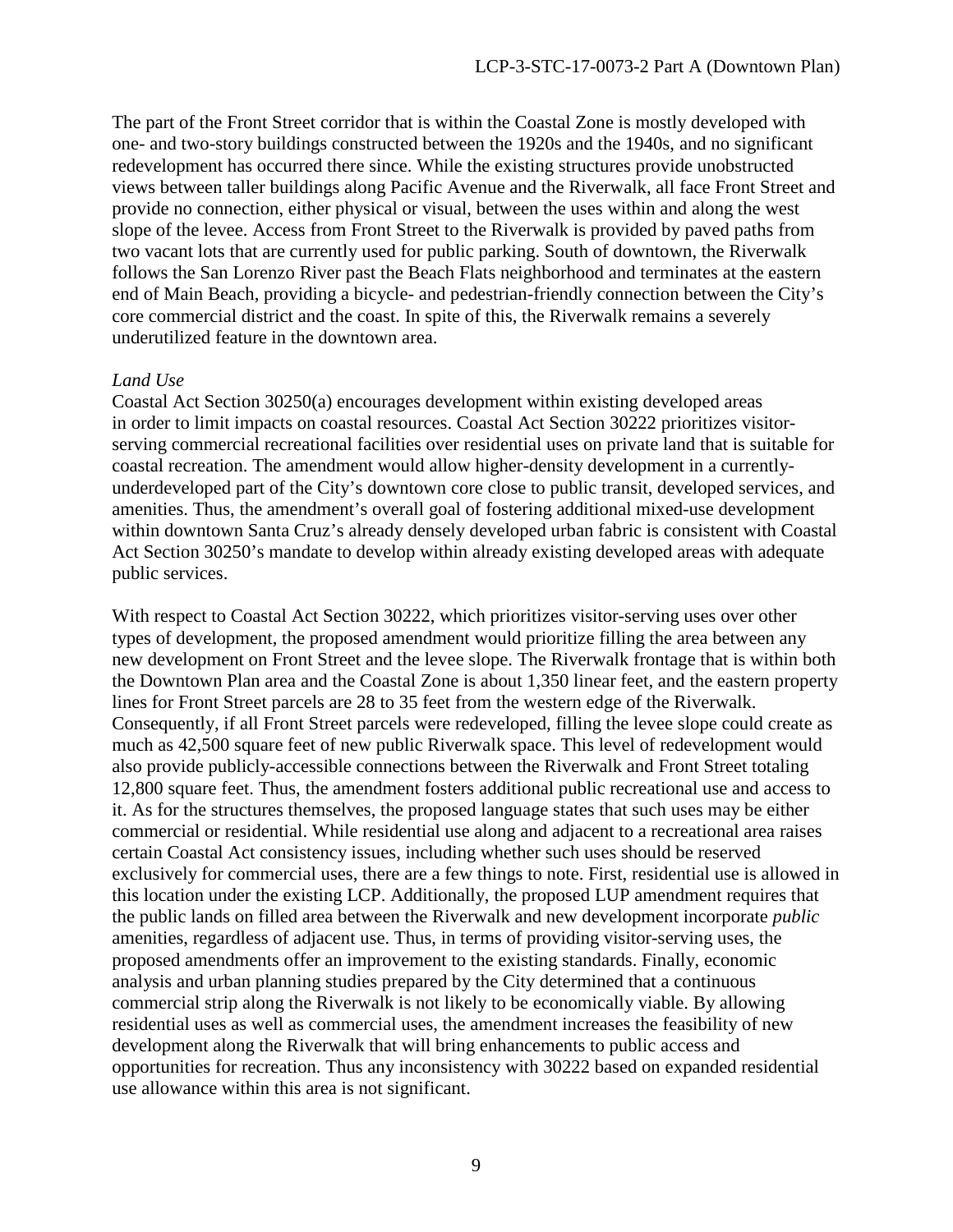#### *Public Access and Recreation*

Coastal Act Section 30213 gives preference to development that includes public recreational opportunities and Section 30223 states that upland areas necessary to support coastal recreational uses shall be reserved for such uses where feasible.

With respect to Section 30213, the Riverwalk already provides public recreation opportunities in the downtown area and by connecting the core of the City to popular coastal attractions such as the Boardwalk and Main Beach; however (and as discussed above) access between the Riverwalk and the rest of the City is limited and uninviting, and the Riverwalk pathway is not utilized to its potential. Development that incorporates features designed to increase public use of this resource can therefore be said to enhance public recreational opportunities, consistent with Section 30213. The proposed amendment functions in this fashion, requiring new development on the east side of Front Street to create new, usable public space alongside the Riverwalk; to incorporate direct physical, pedestrian-friendly linkages between the Riverwalk and new adjacent uses; and to construct bicycle and pedestrian accessways between the Riverwalk and Front Street. These improvements will result in a more accessible and active Riverwalk with more public amenities than would likely be provided by existing LCP policies, which merely encourage development to include such features. Notably, all three of the policies in the proposed amendment impose requirements on new development to enhance river access, whereas only one of the nine policies that the proposed amendment would replace explicitly addresses access to the river.

Additionally, because the Riverwalk terminates at Main Beach and provides recreational access to the coast, the private lands contiguous to the pathway can be considered uplands supporting coastal uses, which Coastal Act Section 30223 states must be used for that purpose, where feasible. By requiring adjacent development to incorporate improvements that enhance public use of the Riverwalk, the proposed amendment ensures that the Riverwalk and its immediate surroundings will continue to support priority coastal uses such as recreation.

#### *Visual and Scenic Resources*

 $\overline{a}$ 

Coastal Act Section 30251 requires protection of scenic resources, including views to and along the ocean and scenic coastal areas, and also requires that new development be visually compatible with the character of surrounding areas. The proposed amendment removes some existing policies addressing visual resources for new development on Front Street, which would allow for the construction of taller, longer buildings that would alter views between the Riverwalk and the existing downtown.<sup> $4$ </sup> However, the area is already very urban in character, and thus the increase in building height will generally be consistent with the existing downtown. Further, while the amendment does remove some existing design requirements, others remain in place, thereby addressing any potential visual resource/design issues. For example, proposed LUP Community Design Element Policy 1.1.2 requires the development of design criteria to

<span id="page-9-0"></span><sup>&</sup>lt;sup>4</sup> One of the nine SLURP policies that would be consolidated under the proposed amendment calls for maintaining the development standards in the Downtown Plan, including a 50-foot maximum building height in the Front Street corridor. The more specific proposed changes to maximum building heights in this LCP amendment are in the Downtown Plan itself, which is incorporated into the IP by reference. Consequently, height changes are discussed in the IP consistency analysis below.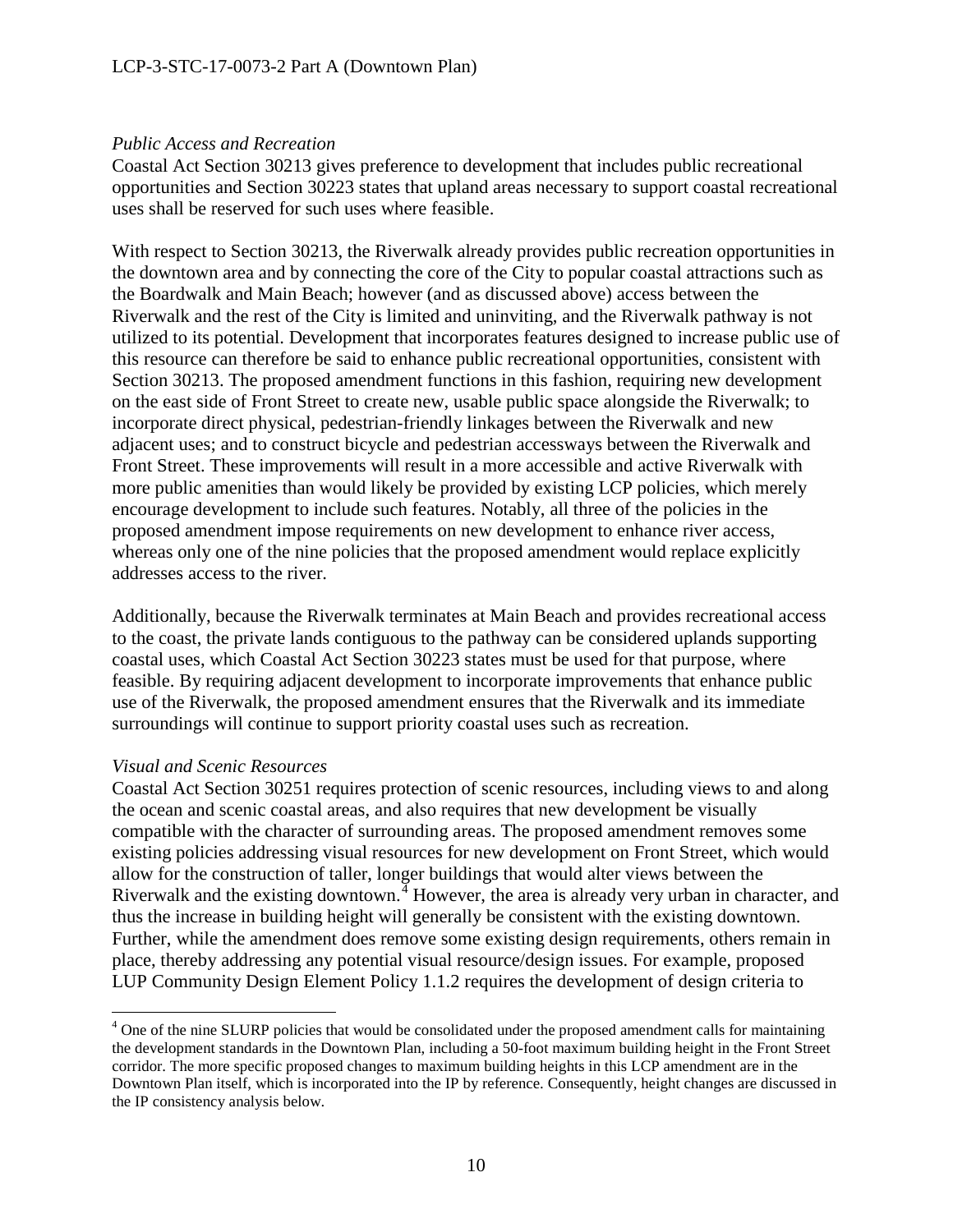ensure compatibility of infill development with existing neighborhoods, and proposed LUP Community Design Element Policy 2.2.1 requires the City to develop siting, scale, landscaping and other design guidelines to protect visually sensitive areas, including the San Lorenzo River, and ensure that development is compatible with the character of the area.<sup>[5](#page-10-0)</sup> Finally, given that the area affected by the proposed amendment is significantly inland, ocean views will not be affected by the proposed amendment.

In sum, while the proposed amendment will permit development that alters the downtown viewscape, ocean views will not be affected, the changes only apply to a relatively small area within Santa Cruz's urban core, and other components of the LCP will continue to ensure visual consistency with adjacent uses. The proposed LUP amendment will therefore not result in significant, adverse impacts to scenic and visual resources.

Overall, the proposed LUP amendment clarifies that the provision of specific public amenities is a key priority for new development in the Front Street/Riverfront Corridor. This emphasis aligns with Coastal Act policies relating to public access and recreation. The amendment also supports the concentration of new development in already-developed areas with adequate services and amenities, as required by the Coastal Act. To facilitate this type of development, the amendment alters some area-specific policies relating to view corridors and building design; however, these changes will not result in significant adverse impacts to the scenic and visual resources protected by the Coastal Act. For these reasons, the proposed LUP amendment is consistent with abovecited Coastal Act policies.

#### **IP Amendment Consistency Analysis**

 $\overline{a}$ 

The City's LUP is comprised of ten overarching elements (e.g., Community Design, Land Use, Parks and Recreation, etc.) and components of several area plans, including one that covers downtown (the Downtown Plan) and another that covers the San Lorenzo River (the SLURP). Only one Downtown Plan policy has been incorporated into the LUP, however, and it is not relevant to the proposed IP amendment.<sup>[6](#page-10-1)</sup> As discussed above, nearly all of the policies in the SLURP are incorporated into the LUP, including the nine proposed for consolidation and revision in the proposed LUP amendment described above. Thus this analysis focuses on the consistency of the proposed IP amendment with policies in the City-wide LUP elements and the SLURP as it is proposed to be amended. City-wide LUP policies relevant to the proposed IP amendment include:

*Community Design Element Policy 1.1: Infill and intensify land uses consistent with existing neighborhood or commercial district patterns in developed areas currently served by municipal services.* 

*Community Design Element Policy 1.1.1: Focus development in the Central Core, and along arterial and mass transit corridors.*

<span id="page-10-0"></span><sup>&</sup>lt;sup>5</sup> The City has established these criteria and guidelines in the Downtown Plan, so they are actually incorporated into the proposed IP amendment.

<span id="page-10-1"></span> $6$  The Downtown Plan policy that is a part of the LUP, Policy 3.3.3, only requires that Pacific Avenue be designed to accommodate "a future fixed rail trolley or light rail vehicle within the roadway."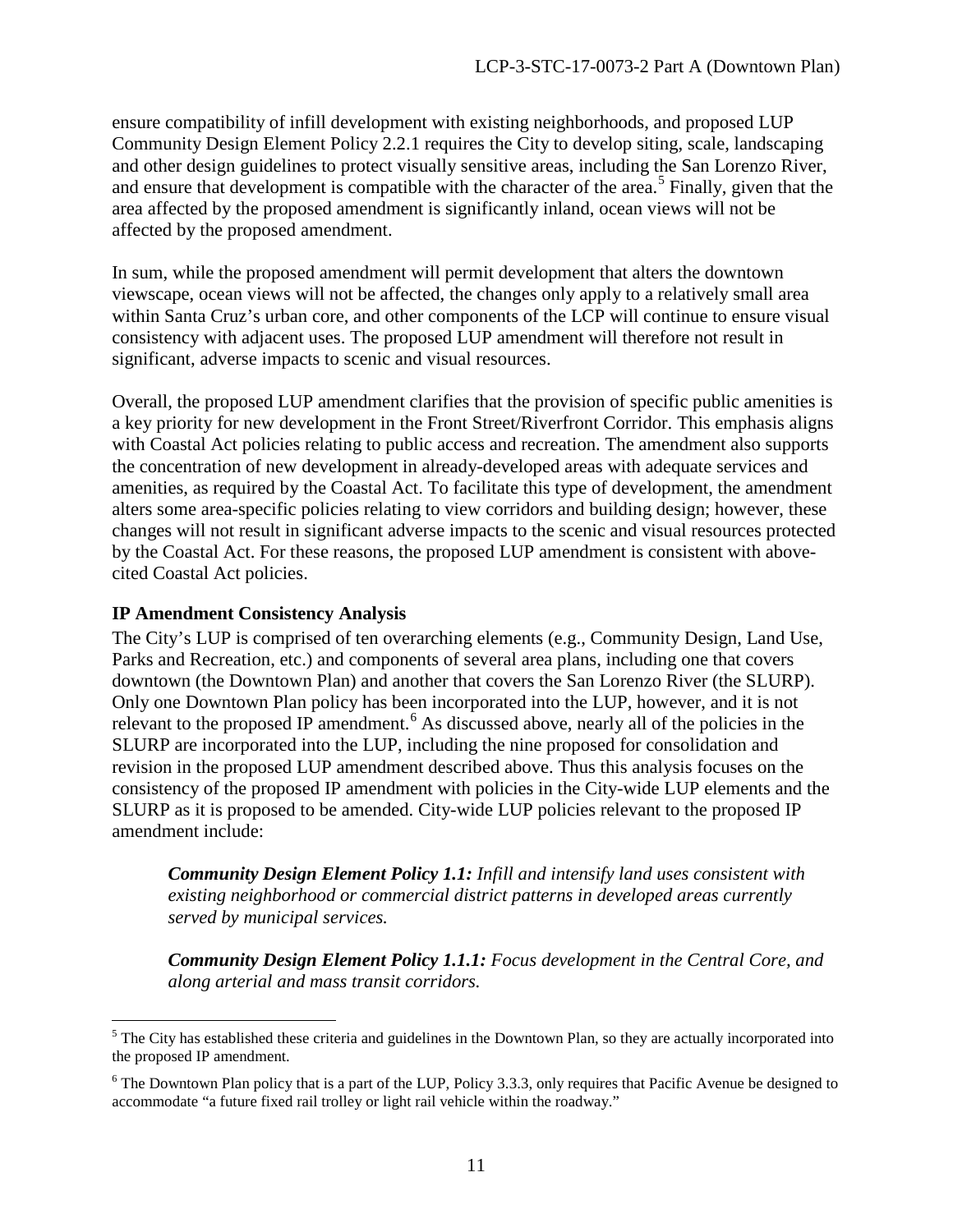*Community Design Element Policy 1.1.2: Develop design criteria to ensure compatibility of infill development with existing neighborhoods and proposed development patterns (including intensities and land uses).* 

*Community Design Element Policy 2.1.4: Enhance the prominence of the San Lorenzo River as a natural feature giving structure, orientation and recreational enjoyment to the City.* 

*Community Design Element Policy 2.2.1: Develop siting, scale, landscaping and other design guidelines to protect visually sensitive areas and ensure that development is compatible with the character of the area. Areas to be protected include: open-space land uses, foothills, bluffs, scenic coastal areas, Beach Hill, Pogonip, Far West Side, Mission Hill, Moore Creek, DeLaveaga Park, and San Lorenzo River.* 

*Community Design Element Policy 2.2.2: Identify important vistas and view corridors of community wide value to be preserved and require development to provide visual and physical breaks to allow access to these areas.* 

*Community Design Element Policy 3.4 (in part): Develop and maintain physical and visual linkages between key areas in the City: The River — adjacent land uses.* 

*Community Design Element Policy 3.5: New or renovated development shall add to, not detract from City-identified landmarks, historic areas and buildings, and established architectural character worthy of preservation.* 

*Community Design Element Policy 3.6: In pedestrian areas, require building design to be responsive to the pedestrian environment. These areas include but are not limited to Downtown, South of Laurel, the Beach, wharf, shoreline, and commercial shopping areas.* 

*Community Design Element Policy 3.7: Require development to incorporate features to promote pedestrian use including new linkages to the pedestrian system.* 

*Land Use Element Policy 3.5: Protect coastal recreation areas, maintain all existing coastal access points open to the public, and enhance public access, open space quality and recreational enjoyment in a manner that is consistent with the California Coastal Act.*

*Land Use Element Policy 5.3: Provide for high-density development and mixed uses, where appropriate, as well as transit- and pedestrian-oriented land use patterns to reduce dependence on the automobile and support the use of mass transit and other alternative transportation modes.*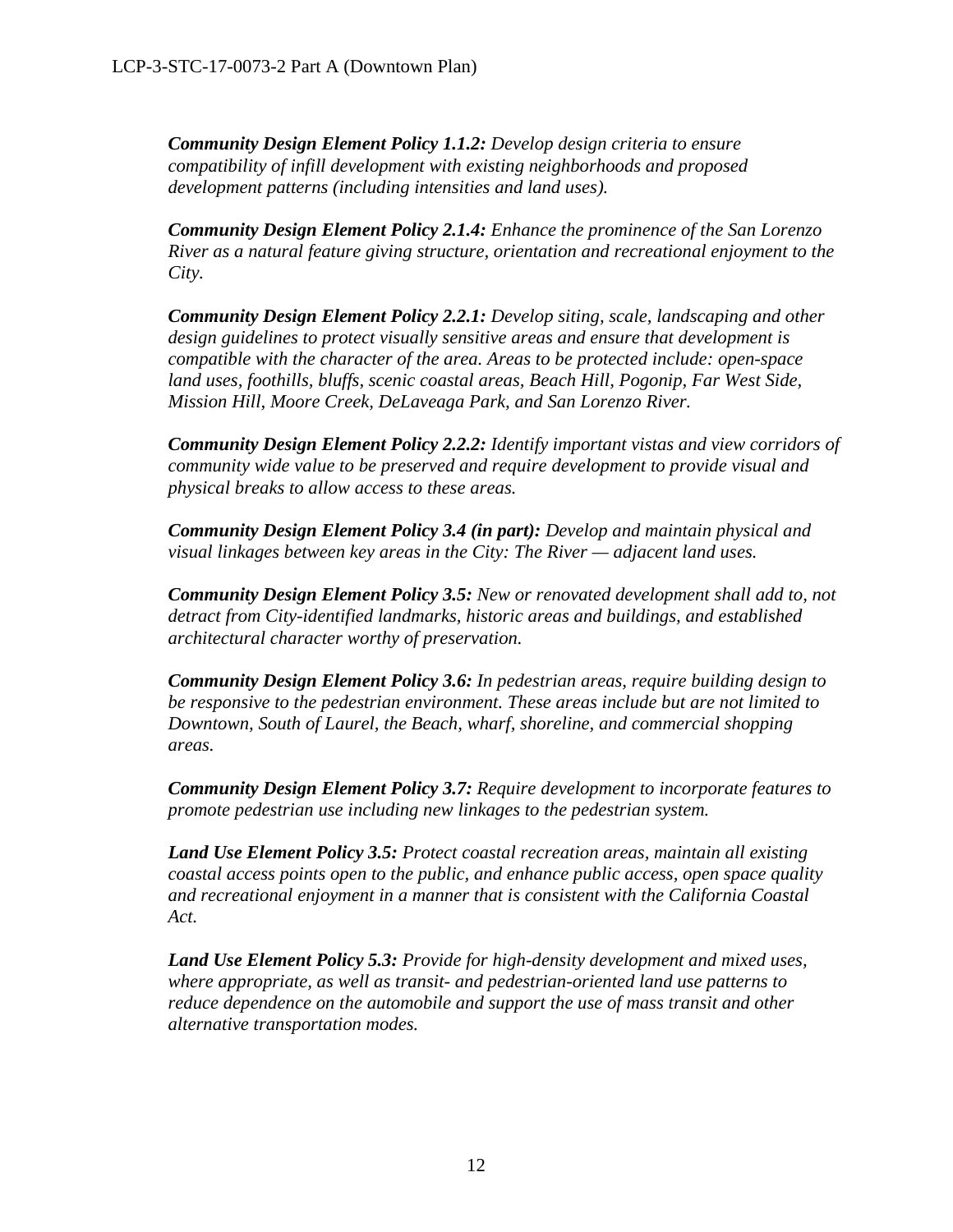*Land Use Element Policy 5.6.2: Provide public access from and through new development to adjacent or nearby schools, parks, natural areas and coastal recreation areas.* 

Relevant SLURP policies include goals incorporated into the LCP from the current version of the plan, as well as the three revised policies that are proposed in the LUP amendment discussed above:

*Urban River Plan Goal 3: Improve the scenic and recreational value of the Riverfront.* 

*Urban River Plan Goal 4: Improve public access and pedestrian/bicycle movement to and along the River.* 

*Urban River Plan Goal 5: Improve the urban and neighborhood interface with the San Lorenzo River, Branciforte Creek and Jessie Street Marsh.* 

*Urban River Plan Goal 6: Incorporate the San Lorenzo River, Branciforte Creek, and Jessie Street Marsh into the surrounding urban fabric and downtown and neighborhoods.* 

*Trail Connections/Improvements Recommendation 5: Access and pathways in the Front Street corridor should be designed to draw people out of the downtown to the River.* 

*Significant Riverfront Areas Goal 1: (Proposed) Require new development projects to incorporate design features that encourage active engagement with the Riverwalk such as; filling adjacent to the Riverwalk and landscaping, providing direct physical access to the Riverwalk, including appropriate active commercial and/or residential uses adjacent to the Riverwalk, or providing a combination of these and/or other design features that support the resource enhancement and river engagement policies of the San Lorenzo River Plan.*

*Significant Riverfront Areas Goal 2: (Proposed) Require new development projects to incorporate pedestrian and/or bicycle connections between Front Street and the Riverwalk at appropriate locations such as the extensions from Maple Street and near Elm Street.*

*Significant Riverfront Areas Goal 3: (Proposed) Maintain the ten-foot setback area between residential and commercial uses adjacent to the levee trail from the western edge of the trail. The area between the property line and the Riverwalk shall be filled to raise the adjacent ground-level use to a similar or higher elevation as the Riverwalk. The public lands between the Riverwalk and the private property may incorporate publicly accessible commercial or residential amenities, such as outdoor public. Trees planted as part of the San Lorenzo Flood Control Improvement Project should be maintained and incorporated into new development where feasible and where not in conflict with the required fill or publicly accessible amenities.*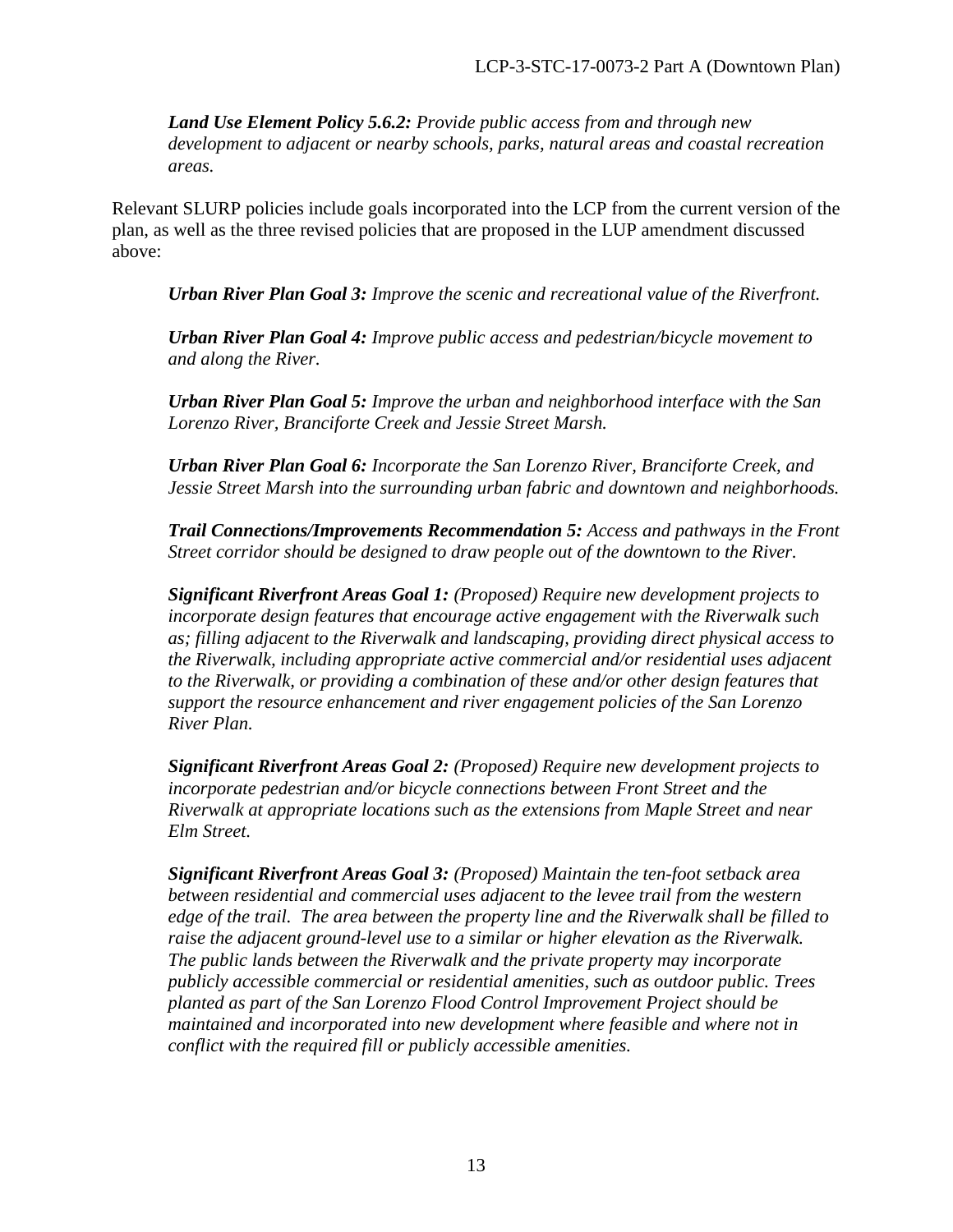### *Consistency Analysis*

As discussed above, the proposed IP amendment makes changes to development standards for the Pacific Avenue Retail District and the Front Street/Riverfront Corridor, which are contained in Chapter 4 of the Downtown Plan, and revises IP Section 24.10.2340. These changes implement the concepts described above in the LUP consistency analysis. While strictly speaking the LUP amendment only applies to the Front Street/Riverfront Corridor, it has the same purpose as the component of the IP amendment affecting the Pacific Avenue Retail District: In both areas, the City is hoping to leverage development incentives (e.g., increases to maximum allowable building heights) to obtain improvements to public amenities from new construction.

The proposed IP amendment consequently provides the same benefits with respect to concentration of development in existing developed areas and enhancing public access and recreation opportunities as the proposed LUP amendment, and is consistent with LUP policies that derive from the relevant Coastal Act policies cited above (see, e.g., LUP Community Design Element Policy 1.1.1, which requires focusing development in the existing downtown core, and LUP Land Use Element Policy 5.6.2, requiring the provision of public access from and through new development to nearby parks, natural areas and coastal recreation areas).

Pacific Avenue has different needs than the Front Street/Riverfront area, so the specific public amenities that the proposed IP amendment requires new development to provide there are also slightly different: Where changes affecting the Front Street/Riverfront area are geared toward activating the Riverwalk, along Pacific Avenue, new development is required to physically dedicate or make a fair-share financial contribution to public passageways of specified widths along the extensions of two east-west streets between Pacific Avenue and Front Street. As with the amenities required for the Front Street/Riverfront Corridor in the LUP amendment, these amenities will enhance the pedestrian experience of the downtown area and provide better linkages to recreation opportunities. Wider passageways within the downtown core (i.e., between Pacific Avenue and Front Street) will promote walking (LUP Community Design Element Policy 3.7) by interrupting long blocks with safe and inviting east-west access for pedestrians. This change also enhances the pedestrian environment, as required by LUP Community Design Element Policy 3.6.

The IP amendment also provides specific increases in maximum allowable building heights along both Pacific Avenue and Front Street. As described above (and as shown in Exhibit 5), the IP amendment identifies five areas where height increases will be allowed. Currently allowable heights in those areas range from 50 to 75 feet, and the proposed new maximums range from 70 to 85 feet. The largest increase in allowable height compared to the existing IP standards is 35 feet. These heights are not significantly different from many of the larger buildings in the existing downtown core, which includes six major buildings over 65 feet in height, several of which are also equipped with parapets, towers, or flag poles that extend over 80 feet. The City also notes that these changes are not likely to result in construction over 75 feet in height due to building code requirements for larger structures; in practice, the additional ten feet of allowable height will provide for architectural variation, but not an additional story. Finally, development standards in the proposed amendment also place limits on the lateral extent of building segments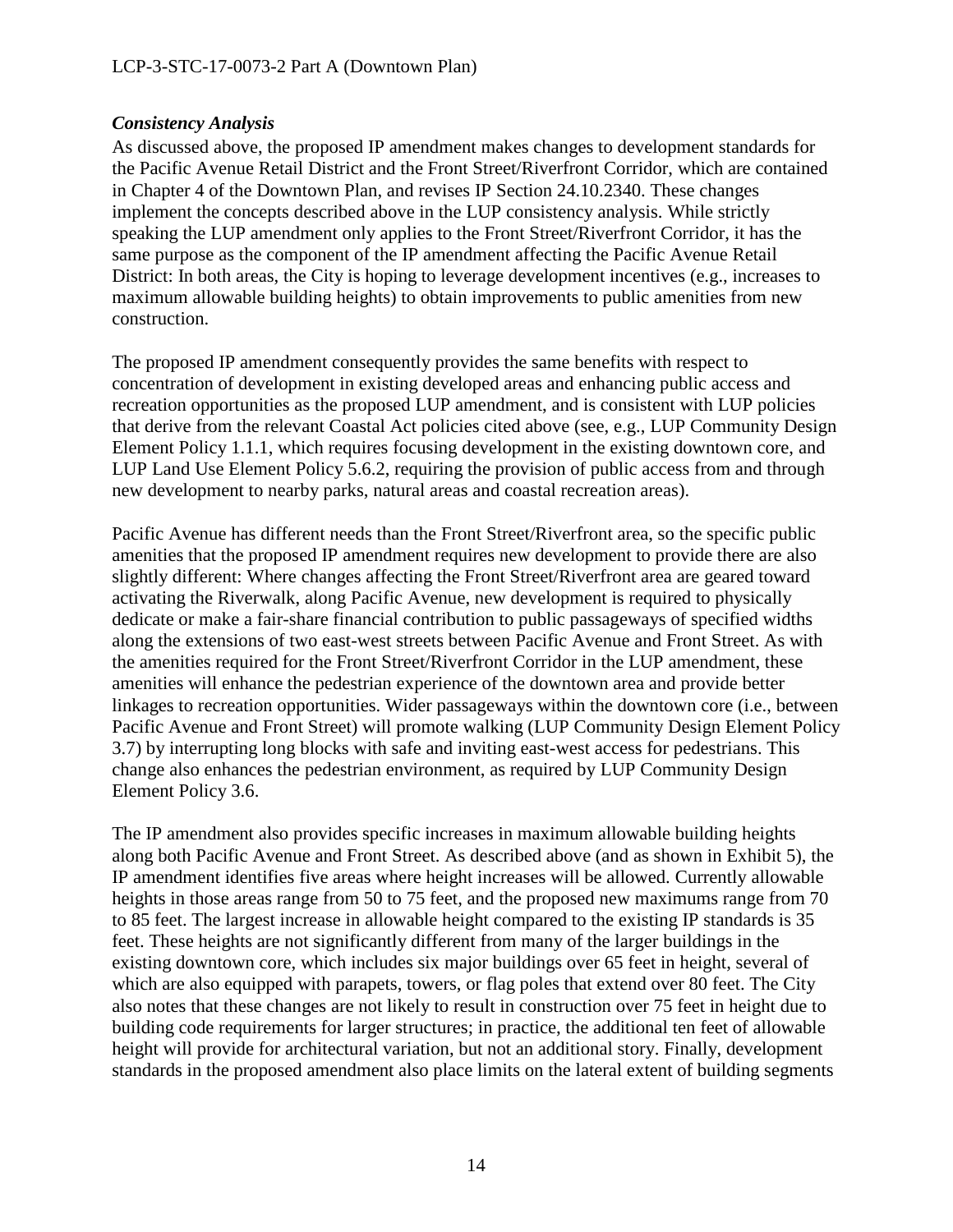that utilize the additional allowed height, and require recessed façade areas to break up large building masses.

While these changes will impact views within and between the downtown and other areas, the impacts of the proposed changes are likely to be negligible. Currently the levee blocks street level views to the river in the downtown area, and the additional 20 to 35 feet of allowable building height between Pacific Avenue and the Riverwalk will not block any public views that would exist currently if the area was developed to the present 50 foot limit. LUP policies protecting views require identification of important vistas and require development to provide visual and physical breaks to allow access to these areas (LUP Community Design Element Policy 2.2.2); the IP amendment provides for passageways between Front Street and the Riverwalk that will help maintain views to the river.

Visual consistency between existing structures and new development is also provided in the City's IP in multiple ways. The Downtown Plan includes exhaustive design guidelines for both the Pacific Avenue Retail District and the Front Street/Riverfront Corridor that ensure that any new development will be consistent with the look and feel of existing buildings. While the proposed amendment makes changes to maximum allowable heights, step-backs, and massing requirements, and reorganizes standards and guidelines within Chapter 4, requirements related to building materials, façade colors and features, building character are unchanged by the amendment and provide enforceable standards for ensuring that new development will be consistent with adjacent uses and community character, as required by LUP Community Design Element Policies 1.1.2, 2.2.1, and 3.5.

In sum, the proposed IP amendment is fundamentally centered on leveraging density for public access improvements in new development downtown. As such, it is consistent with LUP policies related to land use intensification in the City's downtown core, as well as several LUP policies promoting public access to natural areas and the coast, pedestrian and bicycle connectivity, and positive pedestrian experiences. The proposed amendment will permit development that alters the downtown viewscape, but other components of the LCP will ensure visual consistency between new development and adjacent uses and mitigate significant aesthetic impacts.

# <span id="page-14-0"></span>**C. CALIFORNIA ENVIRONMENTAL QUALITY ACT (CEQA)**

The Coastal Commission's review and development process for LCPs and LCP amendments has been certified by the Secretary of Resources as being the functional equivalent of the environmental review required by CEQA. Local governments are not required to undertake environmental analysis of proposed LCP amendments, although the Commission can and does use any environmental information that the local government has developed. CEQA requires that alternatives to the proposed action be reviewed and considered for their potential impact on the environment and that the least damaging feasible alternative be chosen as the alternative to undertake.

The City of Santa Cruz certified a Final EIR for the proposed amendment on November 14<sup>th</sup>, 2017, and found that the analysis was completed in compliance with CEQA, the State CEQA Guidelines, and all relevant local procedures. The City additionally found that all written and oral comments received on the draft had been considered before approving the final document. This report has discussed the relevant coastal resource issues with the proposal. All above